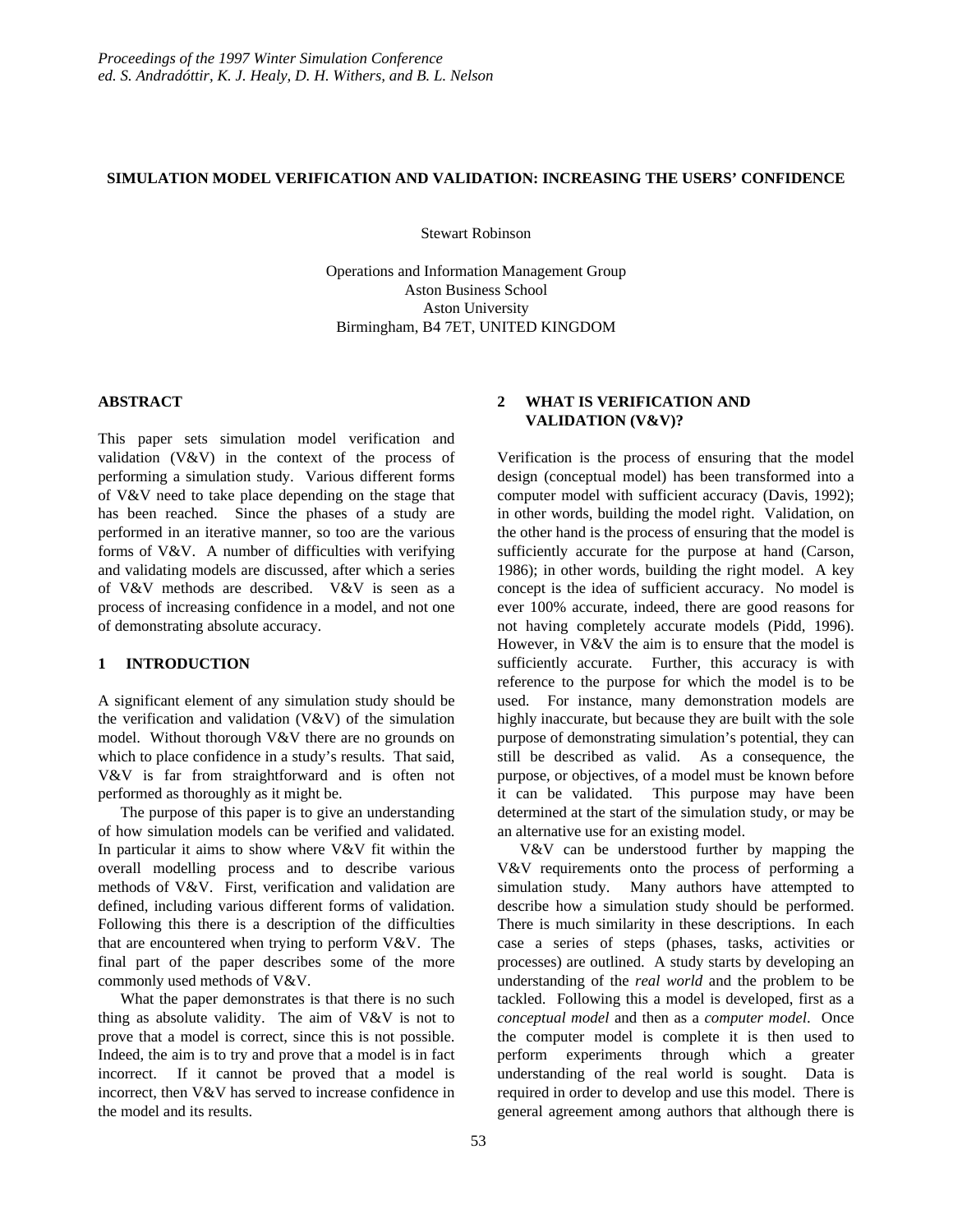some logical sequence to these steps, they are not necessarily performed in a strictly sequential manner and that iteration through the steps is necessary.

Figure 1, which is adapted from Sargent (1992), shows how V&V map onto the modelling process. What this shows is that each stage in the modelling process requires, in parallel, a verification or validation process. What it also shows is that there are various forms of validation, which can be defined as follows:

- *Conceptual Model Validation*: determining that the scope and level of detail of the proposed model is sufficient for the purpose at hand, and that any assumptions are correct. The question being asked is: does the conceptual model contain all the necessary details to meet the objectives of the simulation study?
- *Data Validation*: determining that the data required for model building, validation and experimentation are sufficiently accurate.
- *White-box Validation*: determining that the constituent parts of the computer model represent the corresponding real world elements with sufficient accuracy. This is a detailed, or micro, check of the model, in which the question is asked: does each part of the model represent the real world with sufficient accuracy?
- *Black-box Validation*: determining that the overall model represents the real world with sufficient accuracy. This is an overall, or macro, check of the model's operation, in which the question is asked: does the overall model provide a sufficiently accurate representation of the real world system?



Figure 1: Simulation Model Verification and Validation in the Modelling Process

What should be apparent is that V&V is not just performed once a complete model has been developed, but that V&V is a continuous process that is performed throughout the life-cycle of a simulation study. In the same way that modelling is an iterative process, so too is V&V. It should be noted that one effect of modern Visual Interactive Modelling tools is to increase the level of iteration in simulation projects, which in turn increases the need to iterate and reiterate V&V activities.

At an early stage in a simulation project a conceptual model is developed. At this point this model should be validated. However, as the project progresses the conceptual model is likely to be revised as the understanding of the problem and modelling requirements change. As a consequence the conceptual model also needs to be revalidated. While the conceptual model is being transformed into a computer model, the constituent parts of the model (particularly those recently coded) should be continuously verified. Similarly, the details of the model should be checked against the real world throughout model coding (whitebox validation). Black-box validation is the only process that requires a completed model, since it makes little sense to compare the overall model against the real world until it is complete. However, the identification of model errors and continued changes to the conceptual model (through changes to the project's requirements) necessitates model revisions and therefore further blackbox validation. Although white-box validation and black-box validation are often lumped together under one heading, it is because they are performed as separate activities during the modelling process that a distinction is drawn between them here.

### **3 THE DIFFICULTIES OF VALIDATION**

Before discussing specific methods of V&V it is important to recognise that there are a number of problems that arise in trying to validate a model.

### **3.1 There is No Such Thing as General Validity**

A model is only validated with respect to its purpose. It cannot be assumed that a model that is valid for one purpose is also valid for another. For instance, a model of a production facility may have been validated for use in testing alternative production schedules, however, this does not mean that it is necessarily valid for determining that facility's throughput. A model could only be described as generally valid if it could be demonstrated that it was suitably accurate for every purpose to which it might ever be put. Not only is it unlikely that every potential purpose for a model could be determined, but also such a model would probably be very extensive,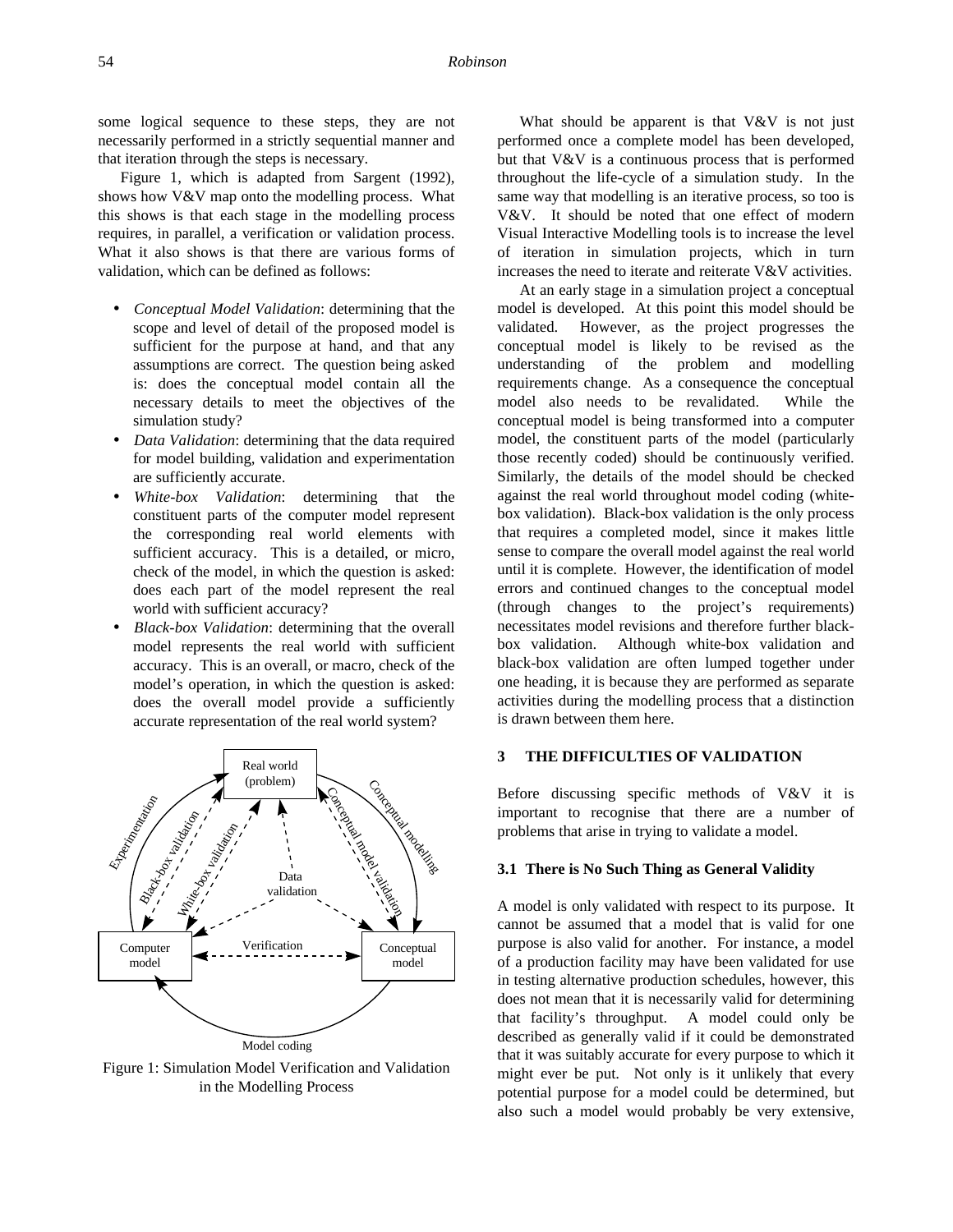requiring vast amounts of code, data and run-time. This goes against the principle of keeping models as simple as possible for the task at hand (Robinson, 1994). Indeed, reality is the only 'model' which is generally valid.

## **3.2 There may be No Real World to Compare Against**

Many models are developed of proposed real world systems, for instance, new production or service facilities. As a consequence there is no real world to use for comparison. Even if the model is of an existing system, it is likely that it is to be used to investigate alternative layouts or methods of operation, for which again no real world exists. The model may be valid when it is made to represent the existing operation, but this does not guarantee that it is valid once it is representing some change to that system.

### **3.3 Which Real World?**

Different people have different interpretations of the real world, known as a world view or Weltanschauung (Checkland, 1981). An employee in a bank may see the bank as a means for earning money, while a customer may see it as a means for safely storing money, or as a means for borrowing money. Depending on who we speak to, we obtain different interpretations of the purpose and operation of the bank. Every day we can read multiple accounts of the same event in our newspapers, each with subtle (or not so subtle!) differences. The event was the same, but the reporters' interpretations vary.

This presents a problem when validating models. If people have different interpretations of the real world, which interpretation(s) should be used for developing and validating a model? A model that is valid to one person may not be valid to another.

#### **3.4 Often the Real World Data are Inaccurate**

Validation often involves a comparison of some facet of the model, for instance throughput, against real world data. The model is run under the same conditions as the real world to see if it performs in a similar manner. There are two difficulties that arise with this procedure. First, the real world data may not be accurate. Indeed, the purpose of data validation is to determine the accuracy of the data that is being used. If the data are not accurate, however, this creates problems in determining whether a model's results are correct or not.

Second, even if 'accurate' real world data do exist it must be remembered that these are only a sample, which in itself creates inaccuracy. For instance, data may have

been collected on the throughput of a production facility over a ten week period. If, however, data had been collected for a further ten weeks, this would no doubt have changed the mean and variance of the distribution. To exacerbate the problem, the simulation itself is providing only a sample - results of say ten weeks of operation. This means that the real world-to-model comparison is a comparison of two samples. Although statistical procedures can be used to determine whether these two samples are similar, these only provide a probabilistic and not a definitive answer.

## **3.5 There is Not Enough Time to Verify and Validate Everything**

There is simply not enough time to verify and validate every aspect of a model. Those that develop software have experienced users breaking what was thought to be perfectly sound code. This is a problem that affects both verification and validation. The modeller's job is to ensure that as much of the model is verified and validated as possible, both in terms of the model details (conceptual model validity, verification, white-box validation and data validation) and the overall validity (black-box validation).

The conclusion of this is that it is not possible to talk of absolute model validity, but only of confidence in a model. The process of V&V is not one of trying to demonstrate that the model is correct, but in fact one of trying to prove that the model is incorrect. The more tests that are performed in which it cannot be proved that the model is incorrect, the more the user's (and the modeller's) confidence in the model grows. This is the very purpose of V&V, to increase confidence in the model and its results.

## **4 METHODS OF VERIFICATION AND VALIDATION**

There are many methods of V&V available to simulation modellers. Here a summary of some of the more common techniques is provided. For a detailed review of V&V techniques see Balci (1994).

### **4.1 Conceptual Model Validation**

In order to develop a conceptual model it is necessary for the modeller to acquire an in-depth understanding of the real world system and the problem to be tackled. This requires a great deal of interaction with those who have a detailed knowledge of the system. In this way the modeller is able to obtain a 'rich picture' consisting of the different interpretations of the real world, or Weltanschauung (Checkland, 1981). Then the modeller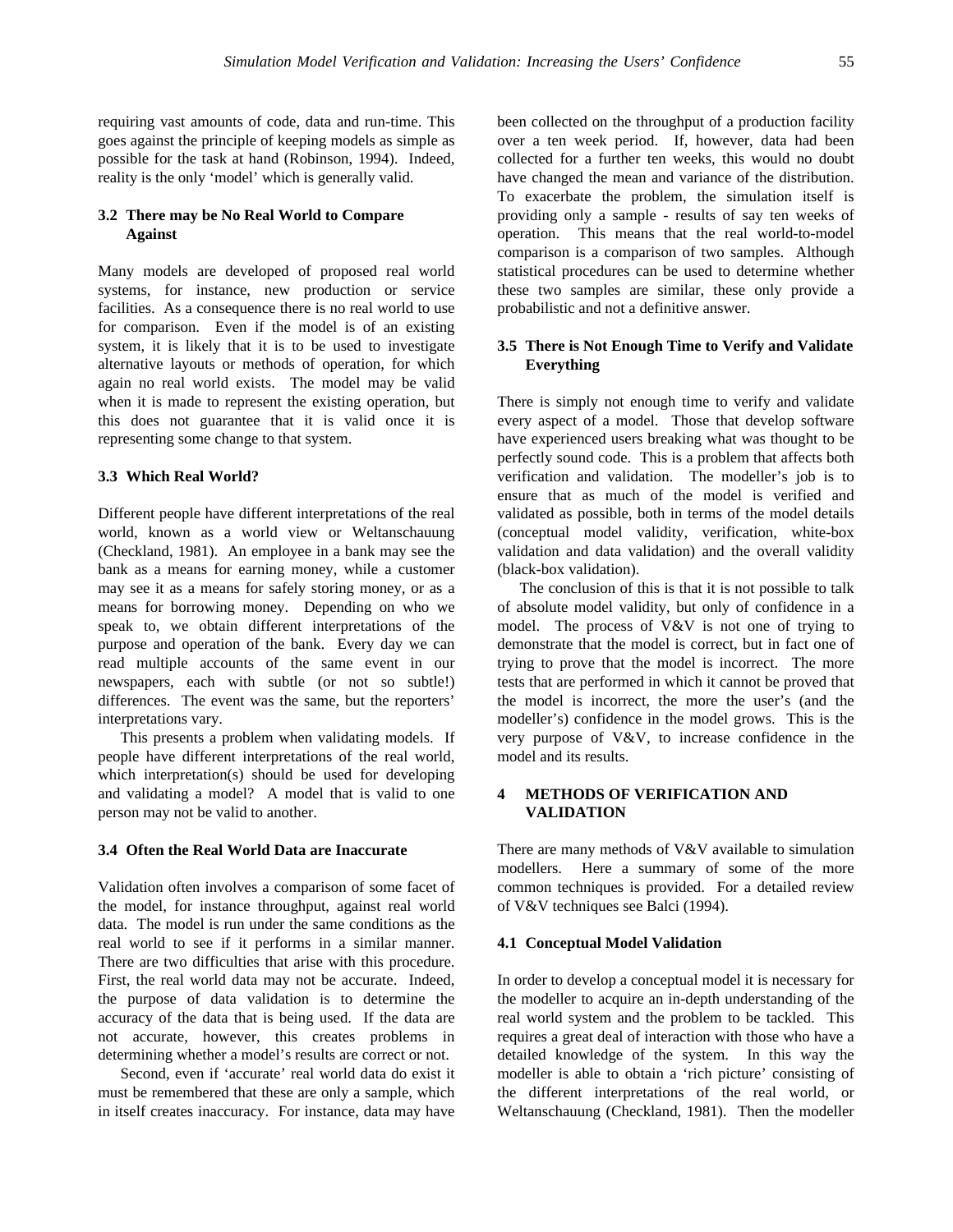uses this information to develop a set of modelling objectives and a conceptual model. This conceptual model makes explicit those aspects of the real world system that are to be included in the model (and those that are to be excluded), and is expressed either formally (e.g. Activity Cycle Diagrams (Paul and Balmer, 1993)) or informally (e.g. a list of elements and assumptions).

In order to develop a conceptual model the modeller must interpret the information that is obtained and develop a consensus of opinion. Obviously there is much room for misinterpretation during this process. Therefore, it is important that the conceptual model, once developed, is validated.

There are no formal methods for validating a conceptual model. However, a project specification, or terms of reference, is a useful device (Robinson, 1994). This should outline the objectives of the project and the modelling approach (whether formally or informally expressed). The document can then be circulated among those who have a detailed knowledge of the system and feedback sought on whether it is thought appropriate. Presenting the information may be more effective and enables immediate feedback. Hopefully any errors can be identified and changes incorporated in a new project specification. Throughout the modeller continues to be involved in a process of interpretation and developing consensus among different world views (Weltanschauung).

### **4.2 Data Validation**

Data are extracted from the real world for input to the conceptual model and the computer model, and are also used for model validation and experimentation. Obviously inaccurate data could be a significant source of inaccuracy in any simulation model. It is therefore important that strenuous effort is made to ensure that the data are as accurate as possible. The modeller should explore the source of any data to determine their reliability. Also, the data should be analysed for inconsistencies and any cause for concern investigated. Beyond this, much has to be put down to trust, especially when the modeller is external to the organisation that is responsible for the provision of data.

In any simulation study it is likely that some data are inaccurate, in the wrong format or totally unavailable. In these situations procedures need to be put in place for collecting or estimating these data and for performing sensitivity analysis to ascertain the effects of any inaccuracies (Robinson, 1994). It is also useful to store data separately from the simulation code, in data files or spreadsheets for instance, to facilitate easy identification of errors and updates as more accurate data become available.

The modeller should be aware of the way in which the software interprets the data that are input to it. This is of particular importance when a package is being employed. For instance, a package may ask for information on time between failures. The modeller needs to be aware of whether or not this is inclusive of the repair time.

### **4.3 Verification and White-box Validation**

Although verification and white-box validation are conceptually different, they are treated together here because they are both performed continuously throughout model coding. Also, they are both micro checks of the model's content. Verification ensures that the model is true to the conceptual model, while whitebox validation ensures that the content of the model is true to the real world (in this way it is an indirect form of conceptual model validation).

Various aspects of the model should be checked during model coding:

- timings e.g. cycle times, repair times and travel times
- control of elements e.g. breakdown frequency and shift patterns
- control of flows e.g. routing
- control logic e.g. scheduling and stock replenishment
- distribution sampling e.g. the samples obtained from an empirical distribution

Three methods of verification and white-box validation are now discussed.

### **4.3.1 Checking the Code**

The modeller needs to read through the code to ensure that the right data and logic have been entered. This is especially true for areas of complex logic. A useful idea is to get someone else to read the code as a second check. If no modelling experts are available then most simulation software vendors offer a help desk service with which specific areas of code could be discussed. Alternatively, by expressing the code in a non-technical format (the documentation could be used for this purpose) a non-expert could check the data and the logic. This is especially useful for obtaining the opinion of those who have a detailed knowledge of the system being modelled.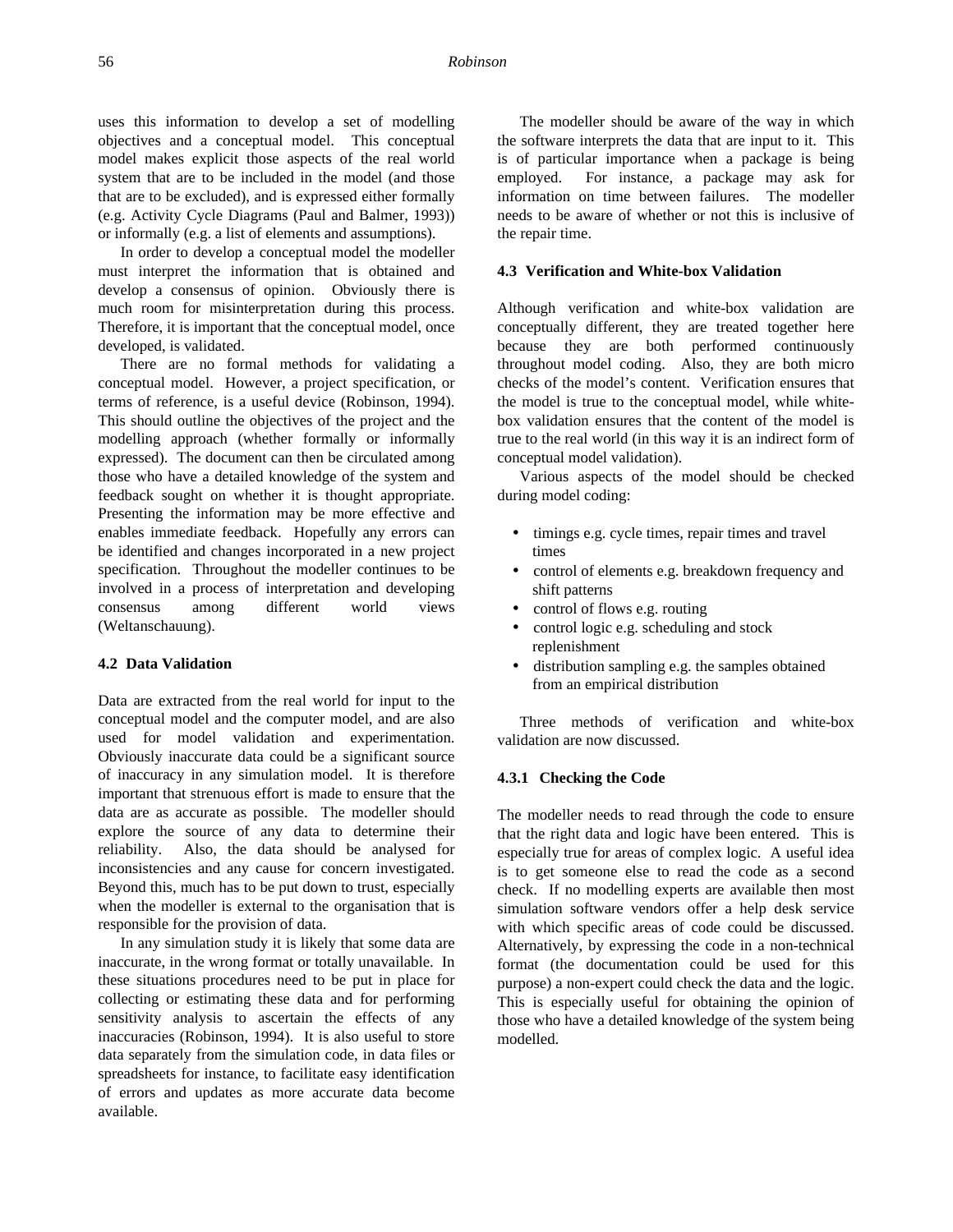## **4.3.2 Visual Checks**

The visual display of the model proves to be a powerful aid for V&V. By running the model and watching how each element behaves both the logic of the model and the behaviour against the real world can be checked. Various ideas aid this approach:

- stepping through the model event by event
- stopping the model, predicting what will happen next, running the model on and checking what happens
- interactively setting up conditions to force certain events to take place
- isolating areas of the model so it runs faster, reducing the time to perform thorough V&V
- explaining the model to those knowledgeable about the real system in order to gain their opinion
- tracing the progress of an item through the model

It is useful simply to watch a model running for period of time. In so doing a lot can be learnt about the behaviour of the model. It is also useful to demonstrate the model, formally and informally, to those who have a detailed knowledge of the system. Not only does this enable them to identify any shortcomings in the model, but by involving them this should increase the credibility of the work (assuming that not too many errors are found!).

### **4.3.3 Inspecting Output Reports**

By inspecting the reports from a simulation run, the actual and expected results can be compared. Of particular interest at this stage is the performance of individual elements, for example, their utilisation or work-in-progress. Graphical reports of samples from input distributions, for instance machine repair times, are an aid in checking that they are being modelled correctly.

A report which may be of some use is a "trace" of a simulation run. This is a blow-by-blow history, written to a text file, of every event which took place during the run. Inspecting this report can help to diagnose and rectify any problems.

## **4.4 Black-box Validation**

In black-box validation the overall behaviour of the model is being considered. If confidence is to be placed in the model then when it is run under the same conditions (inputs) as the real world system, the outputs should be sufficiently similar (figure 2). As already stated the significant difficulty with this form of

validation is that there may not, for whatever reason, be any accurate real world data with which to perform such a comparison. If this is the case then comparison can be made against the expectations and intuition of those who have a detailed knowledge of the real system, or against other models. Comparison against approximate real world data such as these may not give absolute confidence in the model, but it should help to increase confidence.





The methods of black-box validation described here can be split into two categories. First, comparison against the real system, whether that be actual or expected, and second, comparison with other models. When performing this validation it must be remembered that both the real world data and the model results are only samples. Confidence in the model results can be improved by following proper experimental procedures, especially by performing multiple replications (Robinson, 1994).

#### **4.4.1 Comparison with the Real System**

Historic (or expected) data collected from the real system such as throughput and customer service levels can be compared to the results of the simulation when it is run under the same conditions. It is important to check not only the average levels of these data but also to compare their spread. This can be performed by judging how closely the averages from the model and the real world match, and by visually comparing the distributions of the data. Various statistical tests also lend themselves to such comparison (Law and Kelton, 1991; Kleijnen, 1995).

An alternative approach is to compare the relationships between inputs and outputs in the model and the real world. For instance, if it is known that when an input (e.g. a storage area) is increased by 20% in the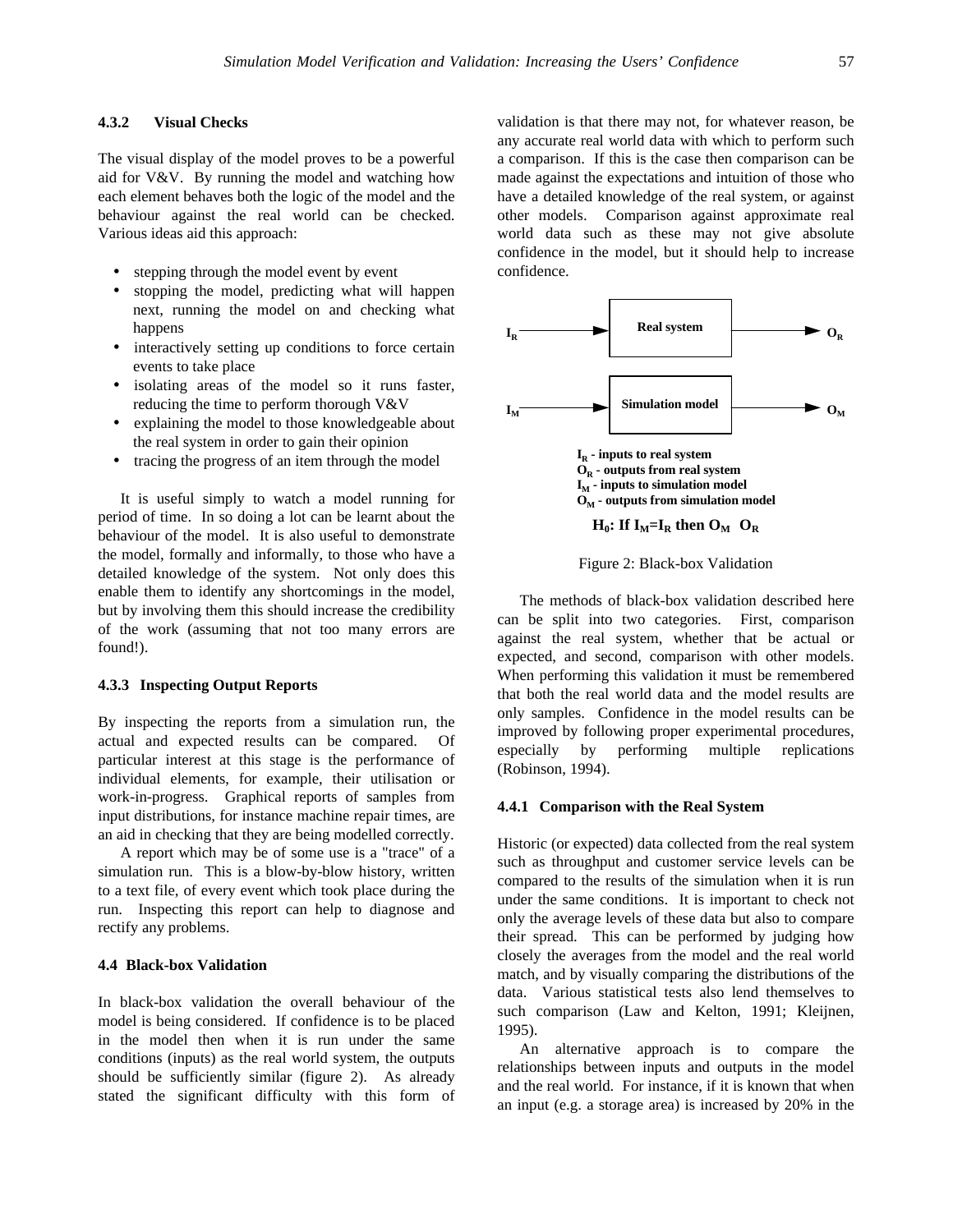real world there is a corresponding 10% increase in one of the outputs (e.g. throughput), a similar relationship should be obtained from the model.

In a Turing Test (Schruben, 1980) the model reports are made to look exactly the same as the reports provided by the real system. One or more reports from the model and from the real world are given to someone who is knowledgeable about the system. He/she is then asked to try and distinguish between the two. If he/she is unable to detect any difference this is indicative of model validity and increases confidence in the model. Even if real world reports are not available it is still worth asking an expert to review the model reports.

## **4.4.2 Comparison with Other Models**

This group of methods is particularly useful when no real system data are available. However, this does not preclude their use when data are available. Indeed, using these in addition to real world comparison can only serve to increase confidence.

One approach is to compare the simulation model against a mathematical model. It is unlikely that a mathematical model is able to predict the outcome of the simulation exactly, otherwise the simulation would probably not have been built. However, for the purposes of comparison a mathematical model may be able to give a crude approximation of the outputs of the real system. Examples of mathematical models that might be used are paper calculations, spreadsheet analysis and queuing theory.

In order to aid comparison it is sometimes useful to simplify the simulation model to the extent that a mathematical model can predict exactly, or at least more exactly, the outcome of the model. One specific, and extreme, case of this is the use of deterministic models. This is a simulation model from which all the random events have been removed. In many cases it is possible to determine mathematically the exact outcome of such a model.

Comparisons can also be made against other simulation models of the same or similar systems. For instance, a more detailed model of the system may have been developed for some other purpose. This presupposes, of course, that the other model is itself valid.

## **5 CONCLUSION**

It is not possible to prove that a model is absolutely correct. Therefore, model V&V is concerned with creating enough confidence in a model for the results to be accepted. This is done by trying to prove that the model is incorrect. The more tests that are performed in which it cannot be proved that the model is incorrect, the more confidence in the model is increased.

Of course, the modeller and the users may have different thresholds for confidence. Some users may derive their confidence simply from the model's display, others may require more in-depth V&V before they are willing to believe the results. The modeller is responsible for guiding the users and ensuring that sufficient V&V is performed.

This paper describes various forms of V&V as well as some V&V methods that should be employed throughout the life-cycle of a simulation study. V&V should be carried out in an iterative manner to reflect the iterative nature of the processes in a simulation project. By performing as much V&V as possible during a simulation study, the users should gain sufficient confidence in the model to accept the results. To conclude, the general rule for V&V is: the more the better!

### **REFERENCES**

- Balci, O. 1994. Validation, Verification, and Testing Techniques Throughout the Life Cycle of a Simulation Study*. Annals of Operations Research* 53: 121-173.
- Carson, J. S. 1986. Convincing Users of Model's Validity is Challenging Aspect of Modeler's Job. *Industrial Engineering* 18 (6): 74-85.
- Checkland, P. 1981. *Systems Thinking, Systems Practice.* Chichester, UK: Wiley.
- Davis, P. K. 1992. Generalizing Concepts of Verification, Validation and Accreditation (VV&A) for Military Simulation. R-4249-ACQ, October 1992, RAND, Santa Monica, CA.
- Kleijnen, J. P. C. 1995. Verification and Validation of Simulation Models*. European Journal of Operational Research* 82 (1): 145-162.
- Law, A. M., and W. D. Kelton. 1991. *Simulation Modeling and Analysis*. 2d ed. New York: McGraw-Hill.
- Paul, R., and D. Balmer. 1993. *Simulation Modelling.* Bromley, UK: Chartwell Bratt.
- Pidd, M. 1996. *Tools for Thinking: Modelling in Management Science.* Chichester, UK: Wiley.
- Robinson, S. 1994. *Successful Simulation: A Practical Approach to Simulation Projects.* Maidenhead, UK: McGraw-Hill.
- Sargent, R. G. 1992. Validation and Verification of Simulation Models. In *Proceedings of the 1992 Winter Simulation Conference,* ed. J. J. Swain, D. Goldsman, R. C. Crain, and J. R. Wilson, 104-114. Institute of Electrical and Electronics Engineers, Piscataway, NJ.